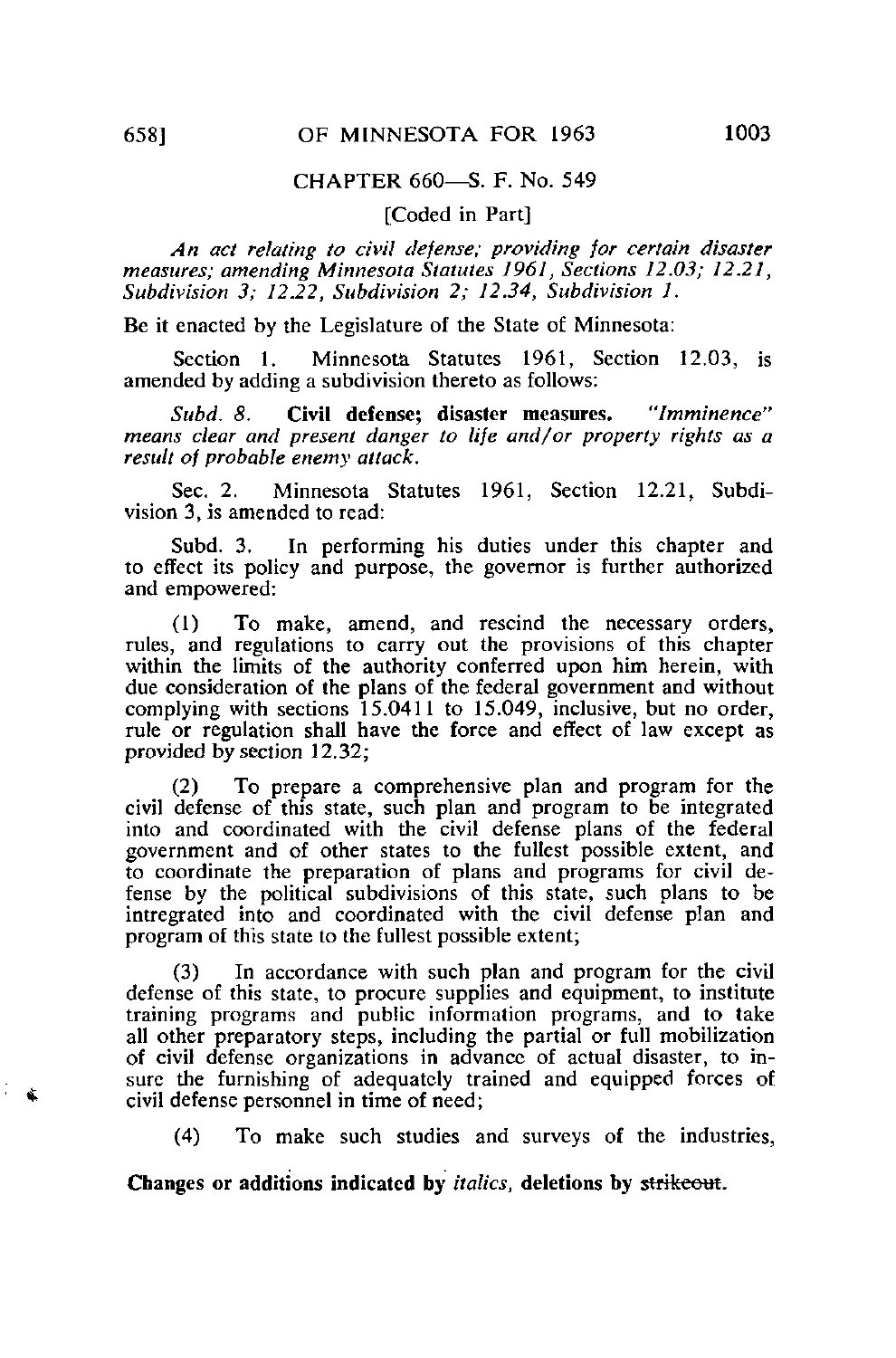resources, and facilities in this state as may be necessary to ascertain the capabilities of the state for civil defense, and to plan for the most efficient emergency use thereof;

(5) On behalf of this state, to enter into mutual aid arrangements with other states and to coordinate mutual aid plans between political subdivisions of this state;

(6) To delegate'any administrative authority vested in him under this chapter, except the power to make rules and regulations, to provide for the subdelegation of any such authority;

(7) To appoint, in cooperation with local authorities, metropolitan area directors when practicable;

(8) To cooperate with the president and the heads of the armed forces, the civil defense agency of the United States and other appropriate federal officers and agencies, and with the officers and agencies of other states in matters pertaining to the civil defense of the state and nation, including the direction or control of

(a) blackouts and practice blackouts, air raid drills, mobilization of civil defense forces, and other tests and exercises;

(b) warnings and signals for drills or attacks and the mechanical devices to be used in connection therewith;

(c) the effective screening or extinguishing of all lights and lighting devices and appliances;

(d) shutting off water mains, gas mains, electric power connections and the suspension of all other utility services;

(e) the conduct of civilians and the movement and cessation of movement of pedestrians and vehicular traffic during, prior, and subsequent to drills or attack;

(f) public meetings or gatherings; and

(g) the evacuation, and reception, and sheltering of the civilian population;

(9) To contribute, with the approval of the executive council, to a political subdivision, within the limits of the appropriation therefor, not more than 25 percent of the cost of acquiring organizational equipment which meets standards established by him;

(10) To formulate and execute, with the approval of the executive council, plans and regulations for the control of traffic in order to provide for the rapid and safe movement over public highways and streets of troops, vehicles of a military nature, ma-

Changes or additions indicated by italics, deletions by strikeout.